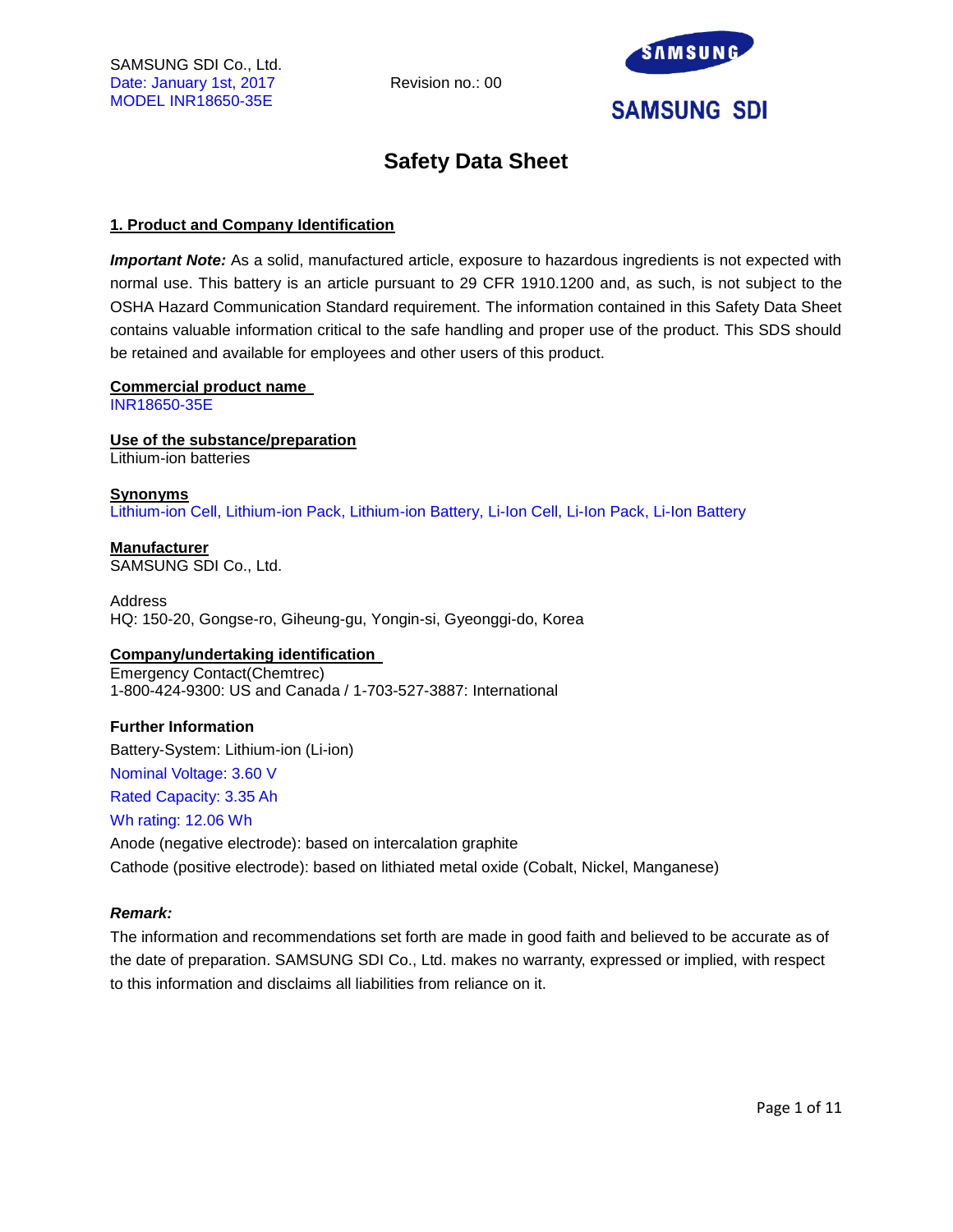

# **2. Hazards Identification**

#### **Classification of the substance or mixture.**

**Preparation Hazards and Classification:** The product is a Lithium ion cell or battery and is therefore classified as an article and is not hazardous when used according to the recommendations of the manufacturer. The hazard is associated with the contents of the cell or battery. Under recommended use conditions, the electrode materials and liquid electrolyte are non-reactive provided that the cell or battery integrity remains and the seals remain intact. The potential for exposure should not exist unless the cell or battery leaks, is exposed to high temperatures or is mechanically, electrically or physically abused/damaged. If the cell or battery is compromised and starts to leak, based upon the battery ingredients, the contents are classified as Hazardous.

#### **Hazard Summary**

**Physical hazards:** Not classified for physical hazards. **Health hazards:** Not classified for health hazards. **Environmental hazards:** Not classified for hazards to the environment. **Specific hazards:** Exposure to contents of an open or damaged cell or battery: contact with this material will cause burns to the skin, eyes and mucous membranes. May cause sensitization by skin contact. **Main Symptoms:** Symptoms include itching, burning, redness and tearing.

# **Hazardous Materials Information Label (HMIS)**

Health: 0 Flammability: 1 Physical Hazard: 0

#### **NFPA Hazard Ratings**

Health: 0 Flammability: 1 Reactivity: 0 Unique Hazard: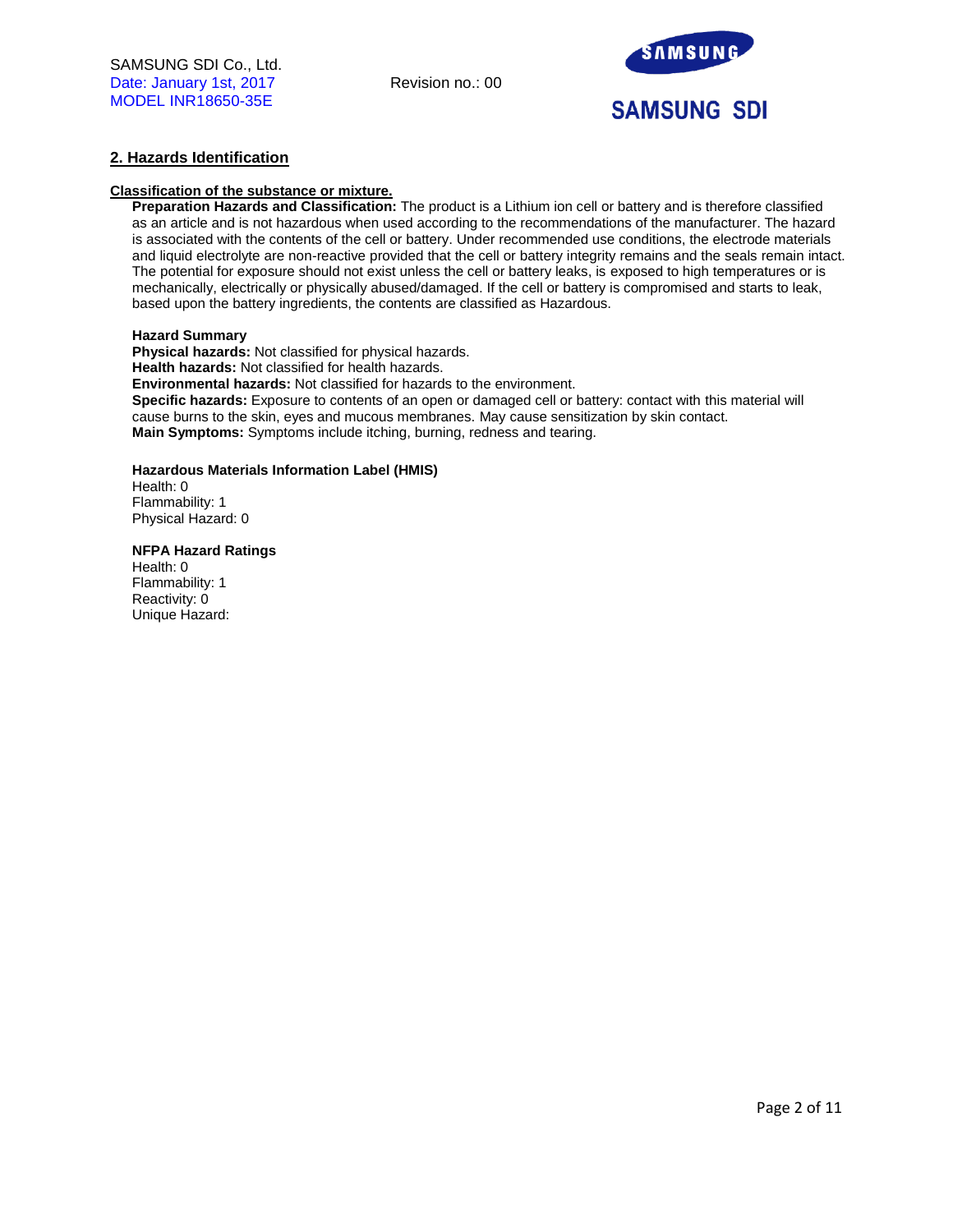

# **Labelling**

If the cell or battery is compromised and starts to leak, based upon the battery ingredients, the contents are classified as Hazardous

**Symbol:** 



# **Signal word: Danger**

#### **GHS precautionary statements**

| Precautionary<br>Statement(s)<br>Prevention     | P102: Keep out of reach of children.<br>P103: Read label prior to use.<br>P202: Do not handle until all safety precautions have been read and understood.<br>P210: Keep away from heat/sparks/open flames/hot surfaces - No smoking.<br>P234: Keep only in original container.<br>P254: Wash hands thoroughly after handling.                                                                                                                                                                                                                                                                                                                                                                                                                                                                     |
|-------------------------------------------------|---------------------------------------------------------------------------------------------------------------------------------------------------------------------------------------------------------------------------------------------------------------------------------------------------------------------------------------------------------------------------------------------------------------------------------------------------------------------------------------------------------------------------------------------------------------------------------------------------------------------------------------------------------------------------------------------------------------------------------------------------------------------------------------------------|
| Response<br>(If cell/battery<br>leaks)          | P260: Do not breathe vapor or spray.<br>P280: Wear protective gloves/protective clothing/eye protection/face protection.<br>P301/330/331: IF SWALLOWED: Rinse mouth. DO NOT induce vomiting.<br>P303/361/353: IF ON SKIN (or hair): Remove/Take off immediately all contaminated clothing.<br>Rinse skin with water/shower.<br>P304/340: If INHALED: Remove victim to fresh air and keep at rest in a position comfortable for breathing.<br>P305/351/338: IF IN EYES: Rinse cautiously with water for several minutes.<br>Remove contact lenses, if present and easy to do. Continue rinsing.<br>P310: Immediately call a POISON CENTER or doctor/physician.<br>P363: Wash contaminated clothing before reuse.<br>P370: In case of fire: Use carbon dioxide, dry chemical or water extinguisher. |
| Storage<br>(Store as indicated<br>in Section 7) | P402: Store in a dry place.<br>P405: Store locked up.<br>P410: Protect from sunlight.                                                                                                                                                                                                                                                                                                                                                                                                                                                                                                                                                                                                                                                                                                             |
| Disposal                                        | P406: Store any spilled/leaking electrolyte material in a corrosive resistant container with a resistant inner liner.<br>P501: Dispose of batteries in accordance with applicable hazardous waste regulations.                                                                                                                                                                                                                                                                                                                                                                                                                                                                                                                                                                                    |

#### **Other Hazards.**

**Appearance, Color and Odor:** Solid object with no odor.

**Primary Routes(s) of Exposure:** These chemicals are contained in a sealed enclosure. Risk of exposure occurs only if the cell or pack is mechanically, thermally, electrically or physically abused to the point of compromising the enclosure.

If this occurs, exposure to the electrolyte solution contained within can occur by inhalation, ingestion, eye contact and skin contact.

# **Potential Health Effect(s):**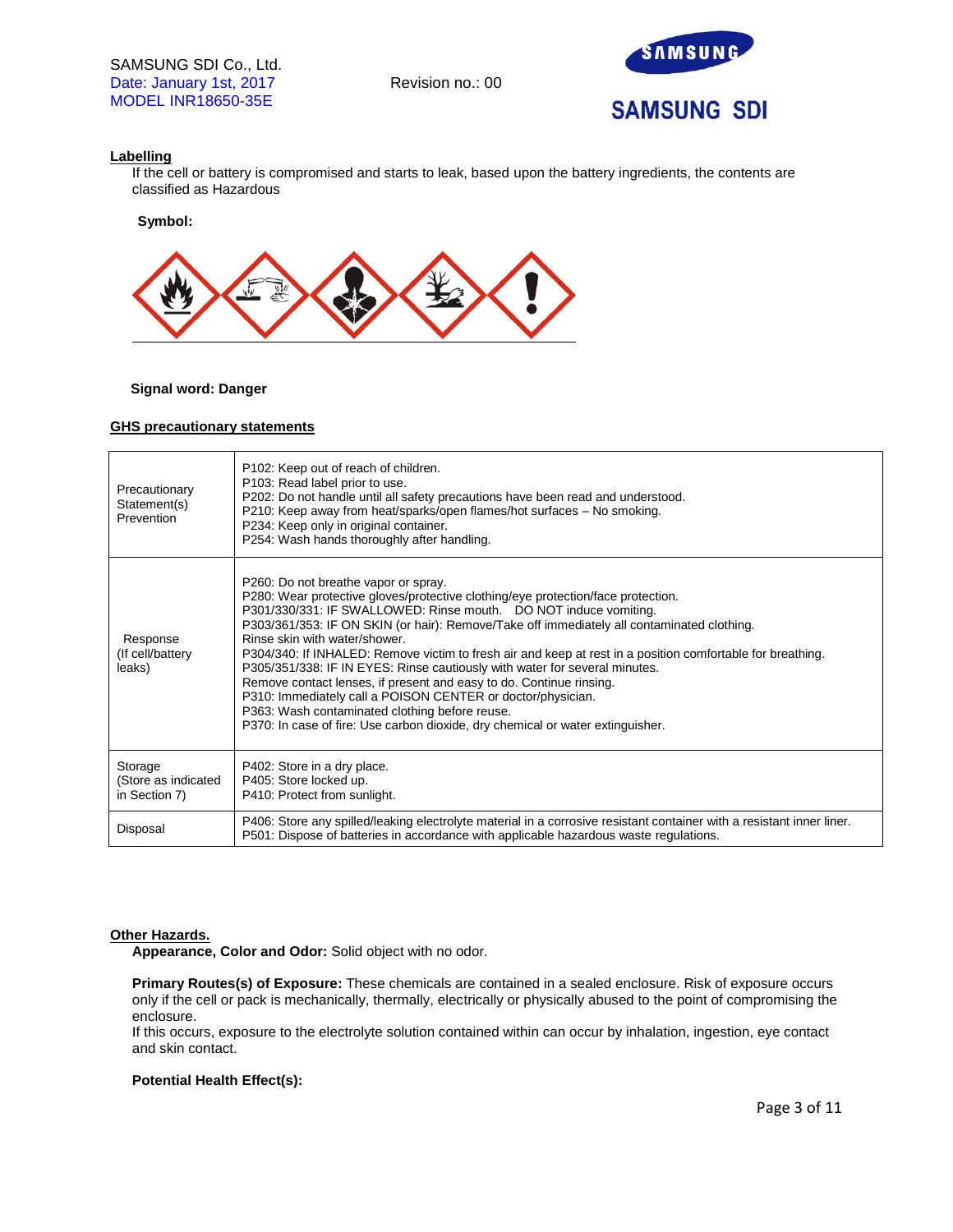

**Acute (short term):** see Section 8 for exposure controls.

In the event that this cell or pack has been ruptured, the electrolyte solution contained within the cell would be corrosive and can cause burns to skin and eyes.

**Inhalation:** Inhalation of materials from a sealed cell is not an expected route of exposure. Vapors or mists from a ruptured cell may cause respiratory irritation.

**Ingestion:** Swallowing of materials from a sealed cell is not an expected route of exposure. Swallowing the contents of an open cell can cause serious chemical burns to mouth, esophagus, and gastrointestinal tract. **Skin:** Contact between the cell and skin will not cause any harm. Skin contact with the contents of an open cell can cause severe irritation or burns to the skin.

**Eye:** Contact between the cell and the eye will not cause any harm. Eye contact with the contents of an open cell can cause severe irritation or burns to the eye.

**CHRONIC (long term):** see Section 11 for additional toxicological data.

**Interactions with other chemicals:** Immersion in high conductivity liquids may cause corrosion and breaching of the cell or battery enclosure. The electrolyte solution inside of the cells may react with alkaline (basic) materials and present a flammability hazard.

**Potential Environmental Effects**: Not Available.

# **3. Composition/information on ingredients**

# **Hazardous components**

|                                        | <b>Chemical Name</b>                                                                                                                              | CAS No.                                                 | *Mass range in cell (g/g %) |
|----------------------------------------|---------------------------------------------------------------------------------------------------------------------------------------------------|---------------------------------------------------------|-----------------------------|
| Electrolyte                            | Contains Electrolyte salt and solvents.                                                                                                           |                                                         | $5 - 20$                    |
| Electrolyte salt                       | Lithium hexafluorophosphate                                                                                                                       | 21324-40-3                                              | $0.05 - 5$                  |
| Electrolyte<br>solvent                 | Includes one or more of the following;<br><b>Ethelyne Carbonate</b><br><b>Propylene Carbonate</b><br><b>Diethyl Carbonate</b><br>Ethyl propionate | $96 - 49 - 1$<br>108-32-7<br>105-58-8<br>$105 - 37 - 3$ | $5 - 20$                    |
| <b>PVDF</b>                            | Polyvinylidenfluoride                                                                                                                             | 24937-79-9                                              | $\leq$ 1                    |
| Copper                                 | Cu                                                                                                                                                | 7440-50-8                                               | $3 - 15$                    |
| <b>Aluminium</b>                       | AI                                                                                                                                                | 7429-90-5                                               | $2 - 10$                    |
| Cathode                                | Lithium cobalt oxide                                                                                                                              | 12190-79-3                                              | $20 - 50$                   |
| Anode                                  | <b>Graphite</b>                                                                                                                                   | 7782-42-5                                               | $10 - 30$                   |
| Steel, Nickel, and<br>inert components |                                                                                                                                                   | Various                                                 | <b>Balance</b>              |

Because of the cell structure the dangerous ingredients will not be available if used properly. During charge process a lithium graphite intercalation phase is formed.

# **4. First Aid Measures**

# **Description of first aid measures**

The hazardous components of this cell or battery are contained within a sealed unit. The following measures are only applicable if exposure has occurred to components when a cell or battery leaks, is exposed to high temperatures or is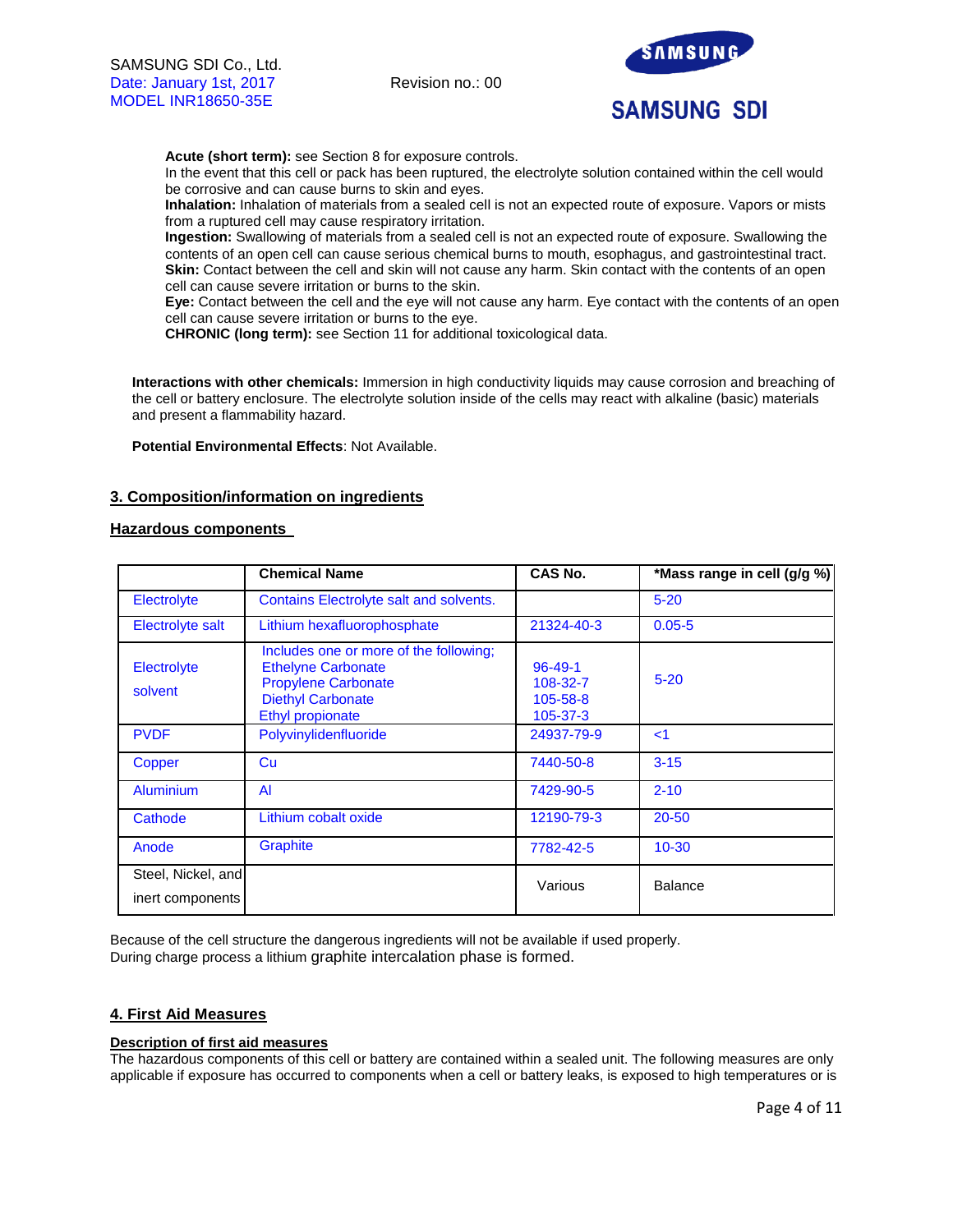

mechanically, electrically or physically abused/damaged. The hazardous contents are caustic alkaline electrolytes contained in cells with lithium metal oxide cathodes, graphite and carbon anodes and Polyvinylidenfluoride binders.

**Ingestion:** Have victim rinse mouth thoroughly with water. DO NOT INDUCE VOMITING. Quickly transport victim to an emergency care facility.

**EYE:** If eye contact with contents of an open cell occurs, immediately flush the contaminated eye(s) with water. Quickly transport victim to an emergency care facility.

**Skin Contact:** Immediately flush with water. If irritation or pain persists, seek medical attention.

**Inhalation:** Remove the patient from exposure into fresh air, seek medical attention.

# **PROTECTION FOR FIRST**

**AIDERS:** Do not enter corrosive vapor contaminated areas without a respirator or Self Contained Breathing Apparatus. Wear adequate personal protective equipment as indicated in Section 8.

**FIRST AID FACILITIES:** Eye wash bottle, fountain, safety showers or at least a source of running water are required in the area where the product is used.

#### **Most important symptoms & effects, acute & delayed, caused by exposure:**

**ACUTE:** The contents of the battery are rated as corrosive. Ingestion of the electrolyte could lead to severe gastrointestinal tract irritation with nausea, vomiting and potentially burns. Inhalation of vapors may lead to severe irritation of the mouth and upper respiratory tract with a burning sensation, pain, burns and inflammation in the nose and throat; there may also be coughing or difficulty breathing. Eye contact may lead to severe eye irritation or in worst case scenario irreversible damage and possible eye burns. Skin contact may lead to irritation and possible skin burns.

**CHRONIC:** Skin contact may aggravate/exacerbate existing skin conditions, such as dermatitis. Chronic inhalation may lead to the same symptoms as listed for acute inhalation above.

#### **Indication of any immediate medical attention and special treatment needed**

**ADVICE TO DOCTOR:** Treat symptomatically if the person comes into contact with the corrosive electrolyte liquid contents of a damaged battery.

# **5. Fire Fighting Measures**

# **Suitable extinguishing media**

Cold water and dry powder in large amount are applicable. Use metal fire extinction powder or dry sand if only few cells are involved.

# **Special hazards arising from the chemical**

May form hydrofluoric acid if electrolyte comes into contact with water. In case of fire, the formation of the following flue gases cannot be excluded: Hydrogen fluoride (HF), Carbon monoxide and carbon dioxide.

# **Protective equipment and precautions for firefighters**

Wear self-contained breathing apparatus and protective suit.

# **Additional information**

If possible, remove cell(s) from fire fighting area. If heated above 125°C, cell(s) can explode/vent. Cell is not flammable but internal organic material will burn if the cell is incinerated.

# **6. Accidental Release Measures**

#### **Personal precautions, protective equipment and emergency procedures:**

As an immediate precautionary measure, isolate spill or leak area for at least 25 meters (75 feet) in all directions. Keep unauthorized personnel away. Stay upwind. Keep out of low areas. Ventilate closed areas before entering.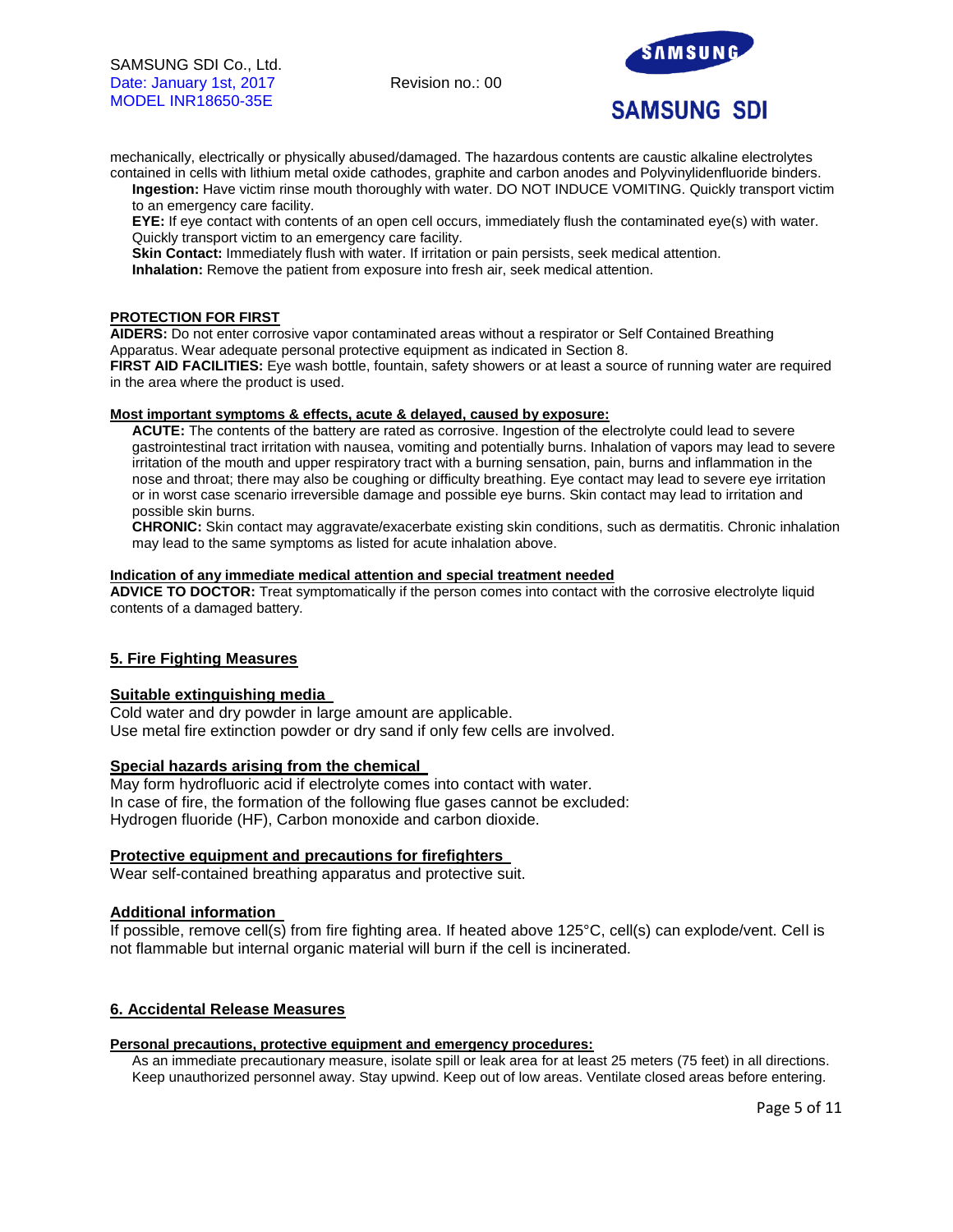

Wear adequate personal protective equipment as indicated in Section 8.

# **Environmental precautions**

Absorb spilled material with non-reactive absorbent such as vermiculite, clay or earth. Prevent from migration into soil, sewers and natural waterways – inform local authorities if this occurs.

### **Methods and material for containment and cleaning up**

Evacuate spill area immediately and remove sources of ignition. Do NOT touch spilled material. Cleanup personnel must be trained in the safe handling of this product. Spills may be absorbed on non-reactive absorbents such as vermiculite. Place cells or batteries into individual plastic bags and then place into appropriate containers and close tightly for disposal. Ensure that cleanup procedures do not expose spilled material to any moisture. Immediately transport closed containers outside. Lined steel drums are suitable for storage of damaged cells or batteries until proper disposal can be arranged.

# **7. Handling and Storage**

#### **Precaution for Handling**

Avoid short circuiting the cell. Avoid mechanical damage of the cell. Do not open or disassemble. Advice on protection against fire and explosion Keep away from open flames, hot surfaces and sources of ignition.

#### **Condition for storage**

Storage at room temperature (approx. 20°C) at approx. 20~60% of the nominal capacity (OCV approx. 3.6 - 3.9 V/cell). Keep in closed original container.

# **8. Exposure controls/personal protection Exposure limit values Exposure limits**

#### **Exposure Control Measures**

**Exposure Limit Values:** Airborne exposures to hazardous substances are not expected when the cells or batteries are used for their intended purposes. Exposure standards are not applicable to the sealed articles. **Biological Monitoring:** Not applicable.

**Control Banding:** Not applicable.

**Recommended monitoring procedures**: Follow standard monitoring procedures.

**Derived no-effect level (DNEL):** Not applicable.

**Derived minimal effect level (DMEL):** Not applicable.

**Predicted no-effect concentrations (PNECs):** Not applicable.

# **Engineering Controls**

**Engineering Controls:** Special ventilation is not required when using these products in normal use scenarios.Ventilation is required if there is leakage from the cell or battery.

#### **Individual Protection Measures**

**Eye and Face protection:** Eye protection is not required when handling cells or batteries during normal use.Wear safety glasses/goggles if handling a leaking or ruptured cell or battery.

**Skin (Hand) protection:** Hand protection is not required when handling the cell or battery during normal use.PVC gloves are recommended when dealing with a leaking or ruptured cell or battery.

**Skin (clothing) protection:** Skin protection is not required when handling the cell or battery during normal use. Wear long sleeved clothing to avoid skin contact if handling a leaking or ruptured cell or battery. Soiled clothing should be washed with detergent prior to re-use.

**Respiratory protection:** During routine operation, a respirator is not required. However, if dealing with an electrolyte leakage and irritating vapors are generated, an approved half face inorganic vapor and gas/acid/particulate respirator is required.

**Thermal Protection:** Not applicable.

**Other Protective Equipment:** Have a safety shower or eye wash station readily available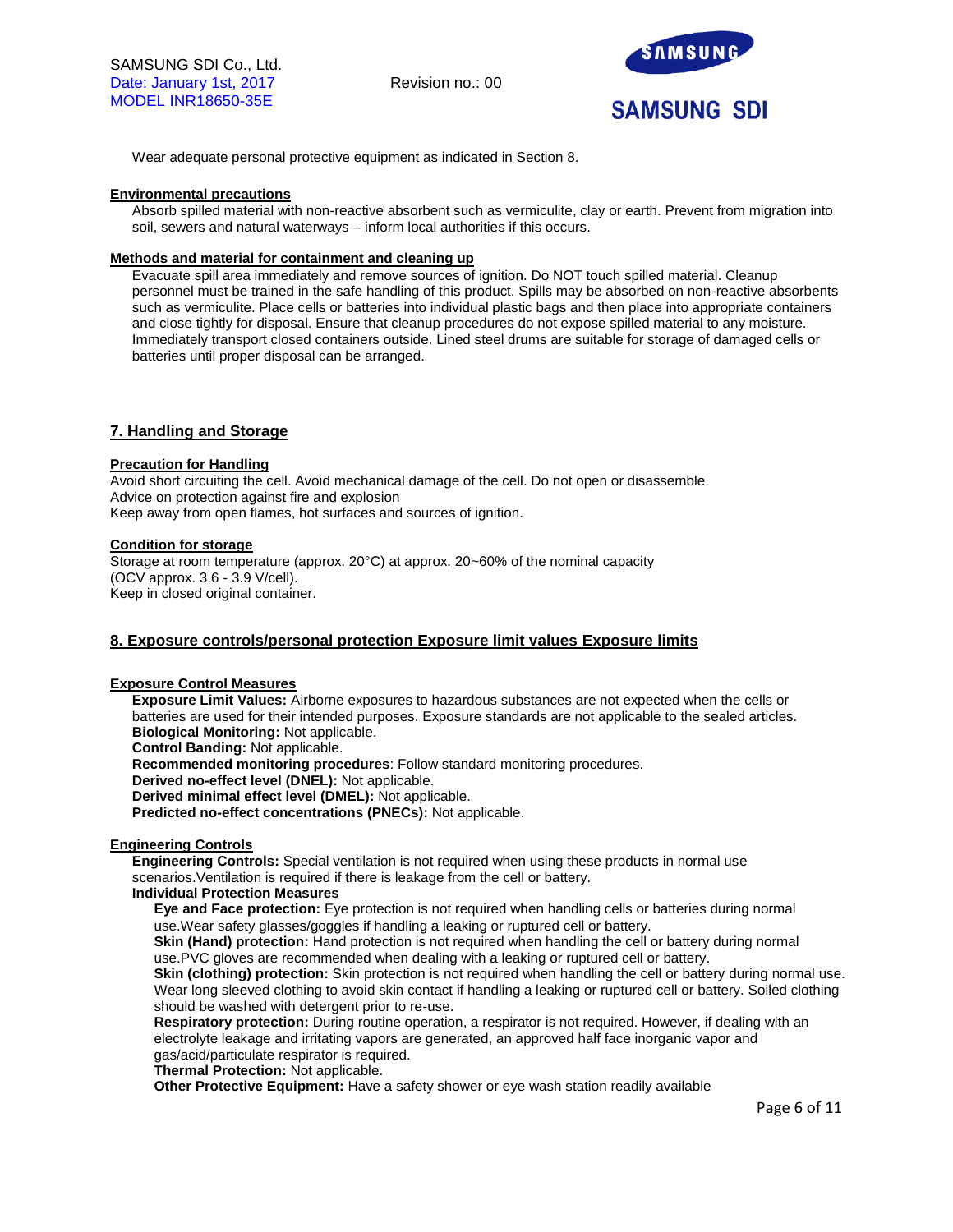

. **Hygiene Measures:** Do not eat, drink or smoke in work areas. Avoid storing food, drink or tobacco near the product. Practice and maintain good housekeeping.

**Environmental exposure controls:** Avoid release to the environment.

# **9. Physical and Chemical Properties**

#### **Appearance**

physical state,: Solid Color: Various Odor: Odorless

# **Important health, safety and environmental information**

| Test method             |           |
|-------------------------|-----------|
| pHValue:                | n.a.      |
| Flash point:            | n.a       |
| Lower explosion limits: | n.a.      |
| Vapour pressure:        | n.a.      |
| Density:                | n.a.      |
| Water solubility:       | Insoluble |
| Ignition temperature:   | n.a.      |
|                         |           |

# **10. Stability and Reactivity**

### **Stability**

**Stable** 

#### **Conditions to avoid**

Keep away from open flames, hot surfaces and sources of ignition. Do not puncture, crush or incinerate.

# **Materials to avoid**

No materials to be especially mentioned.

#### **Hazardous decomposition products**

In case of open cells, there is the possibility of hydrofluoric acid and carbon monoxide release.

#### **Possibility of Hazardous Reactions**

Will not occur

# **Additional information**

No decomposition if stored and applied as directed.

# **11. Toxicological Information**

# **Information on toxicological effects:**

The hazardous components of the cell or battery are contained within a sealed unit. Under recommended use conditions, the electrode materials and liquid electrolyte are non-reactive provided that the cell or battery integrity remains and the seals remain intact. The potential for exposure should not exist unless the battery leaks, is exposed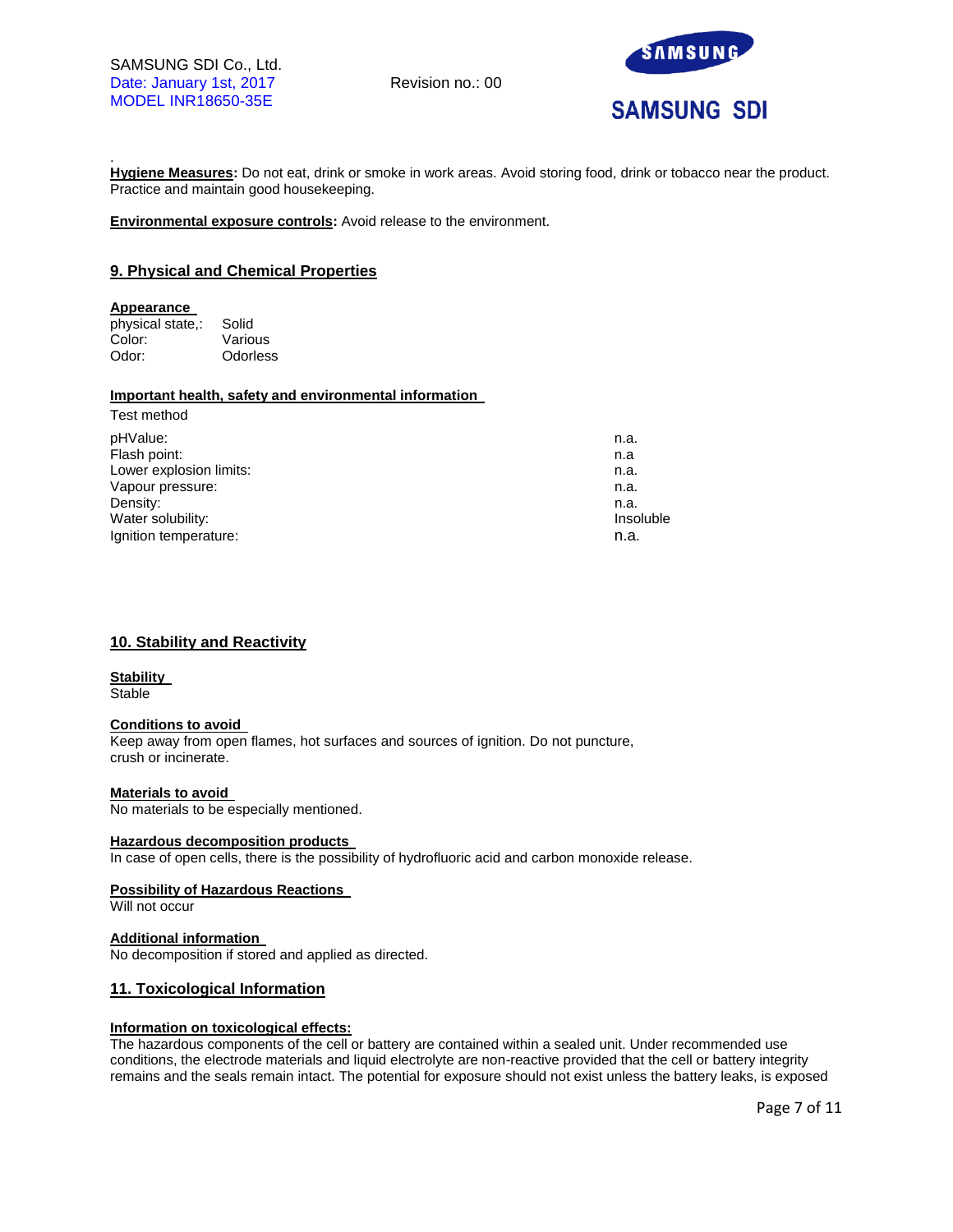

to high temperature or is mechanically, electrically or physically abused/damaged. **The following toxicology data is in respect to if a person comes into contact with the electrolyte.**

### **Acute Toxicity:**

**Swallowed:** The electrolyte contained within the cell or battery is a corrosive liquid. Ingestion of this electrolyte would be harmful. Swallowing may result in nausea, vomiting, diarrhea, abdominal pain and chemical burns to the gastrointestinal tract. During normal usage ingestion should not be a means of exposure.

**Eye:** The electrolyte contained within the cell or battery is a corrosive liquid and it is expected that it would cause irreversible damage to the eyes. Contact may cause corneal burns. Effects may be slow to heal after eye contact. Correct handling procedures incorporating appropriate eye protection should minimize the risk of eye irritation. Skin: The electrolyte contained within the cell or battery is a corrosive liquid and it is expected that it would cause skin burns or severe irritation to the skin if not washed off immediately. Correct handling procedures should minimize the risk of skin irritation. People with pre-existing skin conditions, such as dermatitis, should take extreme care so as not to exacerbate the condition.

**Inhaled:** Inhalation of vapors from a leaking cell or battery is expected to cause severe irritation of the mouth and upper respiratory tract with a burning sensation, pain, burns and inflammation in the nose and throat; there may also be coughing or difficulty breathing.

**Skin Corrosion/Irritation:** The electrolyte contained within the cell or battery is classified as a corrosive liquid and is expected to exhibit Dermal Corrosivity/Irritation.

**Serious Eye Damage/Irritation:** The electrolyte contained within the cell or battery is classified as a corrosive liquid and is expected to exhibit serious Damage/Corrosivity.

**Respiratory or Skin Sensitization:** The electrolyte contained within the cell or battery is not expected to be a skin sensitizer according to OECD test 406, based on the available data and the known hazards of the components. The electrolyte contained within the battery is not expected to be a respiratory tract sensitizer, based on the available data and the known hazards of the components.

**Germ Cell Mutagenicity:** The electrolyte contained within the cell or battery is not expected to be mutagenic according to test such as OECD tests 471, 475, 476, 478 and 479, based on the available data and the known hazards of the components.

**Carcinogenicity:** Th electrolyte contained within the cell or battery is not expected to be a carcinogen. The cathode contains Cobalt and Nickel components. These components are classified as IARC 2B – possibly carcinogenic to humans, however they do not pose a threat when contained in the cell or battery sealed unit.

**Reproductive Toxicity:** The electrolyte contained within the cell or battery is not expected to be a reproductive hazard according to test such as OECD tests 414 and 421, based on the available data and the known hazards of the components.

**Specific Target Organ Toxicity (STOT) – Single Exposure:** The electrolyte contained within the cell or battery is corrosive and is expect to cause respiratory irritation by inhalation. Inhalation of vapors may lead to severe irritation of the mouth and upper respiratory tract with a burning sensation, pain, burns and inflammation in the nose and throat; there may also be coughing or difficulty breathing.

**Specific Target Organ Toxicity (STOT) – Repeated Exposure:** The cells or batteries are not expected to cause organ damage from prolonged or repeated exposure according to tests such as OECD tests 410 and 412, based on the available data and the known hazards of the components.

**Aspiration Hazard:** The cells or batteries are not classified as an aspiration hazard, based on the available data and the known hazards of the components. However, due to the corrosive nature of the product if swallowed, do NOT induce vomiting. If vomiting has occurred after ingestion the person should be observed to ensure that aspiration into the lungs has not occurred and assessed for chemical burns to the gastrointestinal and respiratory tracts.

# **12. Ecological Information**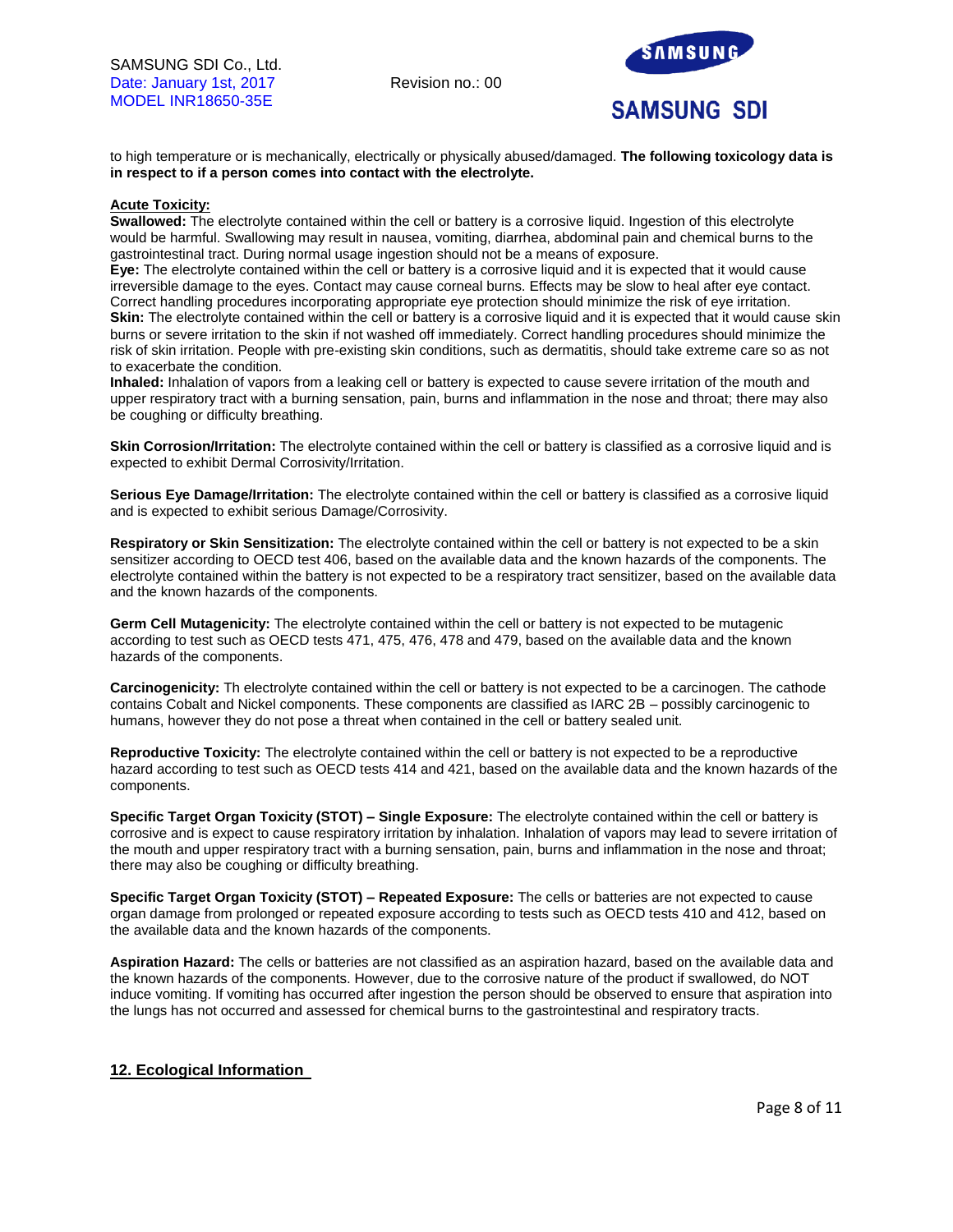SAMSUNG SDI Co., Ltd. Date: January 1st, 2017 Revision no.: 00 MODEL INR18650-35E



# **Further information**

Ecological injuries are not known or expected under normal use. Do not flush into surface water or sanitary sewer system.

# **13. Disposal Considerations**

### **Advice on disposal**

For recycling consult manufacturer.

# **Contaminated packaging**

Disposal in accordance with local regulations.

# **14. Transport Information**

With regard to transport, the following regulations are cited and considered:

- UN No. 3480
- UN proper shipping name: Lithium Ion Batteries.
- Transportation hazard class 9
- Air PI 965 SectionⅠB: Dangerous Goods
- Sea, Land, Air PI965 Section Ⅱ : Non dangerous Goods
- The International Civil Aviation Organization (ICAO) Technical Instructions, Packing Instruction 965, Section ⅠB or Ⅱ (2017-2018 Edition),
- The International Air Transport Association (IATA) Dangerous Goods Regulations, Packing Instruction 965, Section ⅠB or Ⅱ (58th Edition, 2017)
- The International Maritime Dangerous Goods (IMDG) Code [Special provision 188, 230, 384] (2016 Edition),
- US Hazardous Materials Regulations 49 CFR(Code of Federal Regulations) Sections 173.185 Lithium batteries and cells,
- The UN Recommendations on the Transport of Dangerous Goods, Manual of Tests and Criteria 38.3 Lithium batteries, Revision 3, Amendment 1 or any subsequent revision and amendment applicable at the date of the type (latest version is Revision 6)

If those lithium-ion batteries are packed with or contained in an equipment, then it is the responsibility of the shipper to ensure that the consignment are packed in compliance to the latest edition of the IATA Dangerous Goods Regulations section Ⅱ of either Packing Instruction 966 or 967 in order for that consignment to be declared as NOT RESTRICTED (non-hazardous/non-Dangerous). If those lithium-ion batteries are packed with or contained in an equipment, UN No. is UN3481

Our products are properly classified, described, packaged, marked, and labeled, and are in proper condition for transportation according to all the applicable international and national governmental regulations, not limited to the above mentioned. We further certify that the enclosed products have been tested and fulfilled the requirements and conditions in accordance with UN Recommendations (T1 – T8) on the Transport of Dangerous Goods Model Regulations and the Manual of Testes and Criteria.

| Manual of Test and Criteria (38.3 Lithium batteries) |                               | <b>Test Results</b> | Remark                      |
|------------------------------------------------------|-------------------------------|---------------------|-----------------------------|
| No.                                                  | Test item                     |                     |                             |
| T <sub>1</sub>                                       | <b>Altitude Simulation</b>    | Pass                |                             |
| T <sub>2</sub>                                       | Thermal Test                  | Pass                |                             |
| T <sub>3</sub>                                       | Vibration                     | Pass                |                             |
| T <sub>4</sub>                                       | Shock                         | Pass                |                             |
| T <sub>5</sub>                                       | <b>External Short Circuit</b> | Pass                |                             |
| T <sub>6</sub>                                       | Impact/Crush                  | Pass                |                             |
| T7                                                   | Overcharge                    | Pass                | For pack and<br>single cell |

# **Test results of the UN Recommendation on the Transport of Dangerous Goods**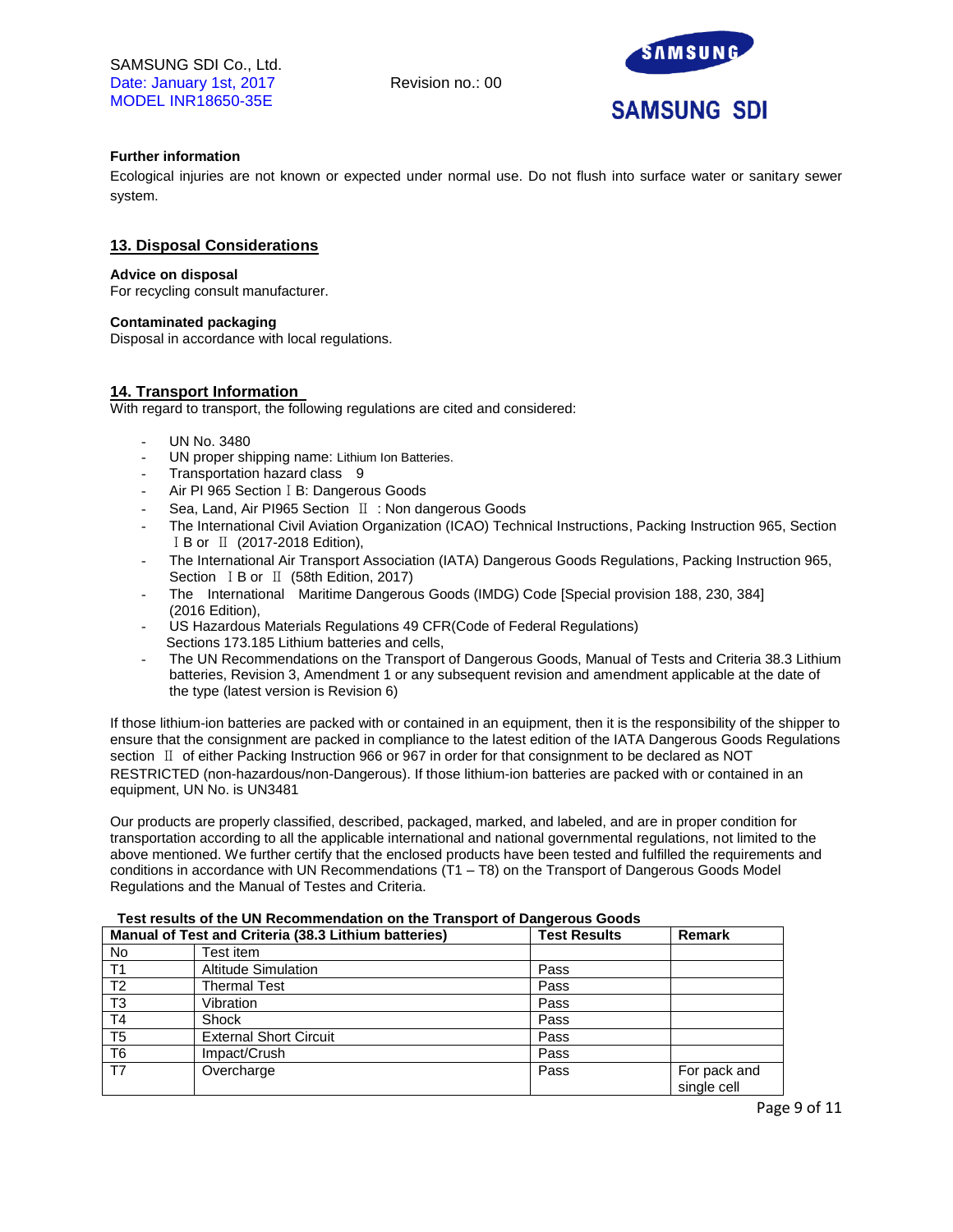

# **SAMSUNG SDI**

|   |                                                                          |     | only<br>. .<br>້ |
|---|--------------------------------------------------------------------------|-----|------------------|
| - | - -<br>-<br>$ \sim$ $\sim$<br>$n$ horoo<br>וכו<br>narge<br>וני<br>ы.<br> | aoo |                  |

# **15. Regulatory Information**

### **Canadian Federal Regulations:**

These products have been classified in accordance with the hazard criteria of the Controlled Products Regulations and the SDS contains all the information required by the Controlled Products Regulations. **WHMIS Classification:** Not Controlled, manufactured article.

**New Substance Notification Regulations:** Lithium hexafluorophosphate is listed on the Non-Domestic Substance List (NDSL). All other ingredients in the product are listed, as required, on Canada's Domestic Substances List (DSL).

**National Pollutant Release Inventory (NPRI) Substances:** These products do not contain any NPRI chemicals.

# **United States Federal and State Regulations:**

**TSCA Status:** All ingredients in these products are listed on the TSCA inventory. **OSHA:** These products do not meet criteria as per Part 1910.1200, manufactured article. **SARA EPA Title III:** None. **Sec. 302/304:** None. **Sec. 311/312:** None. **Sec. 313:** None. **CERCLA RQ:** None.

# **Australia and New Zealand**

**SUSMP:** Not applicable

**AICS:** All ingredients are on the AICS list. **HSNO Approval number:** Not applicable **HSNO Group Title:** Not applicable **NOHSC:10008 Risk Phrases:** R34 - Causes Burns. **NOHSC:1008 Safety Phrases:** S1 – Keep locked up.

S2 – Keep out of reach of children.

S23 – Do not breathe vapor.

S24/25 – Avoid contact with skin and eyes.

S26 – In case of contact with eyes, rinse immediately with plenty of water and seek medical advice.

S27/28 – After contact with skin, take off immediately all contaminated clothing and wash immediately with plenty of water.

S36/37/39 – Wear suitable protective clothing, gloves and eye/face protection.

S56 – Dispose of this material and its container at hazardous waste or special waste collection point.

S62 – If swallowed, DO NOT induce vomiting: seek medical advice immediately and show this container or label.

S64 – If swallowed, rinse mouth with water (Only if the person is conscious).

# **EC Classification for the Substance/Preparation:**

These products are not classified as hazardous according to Regulation (EC) No. 1272/2008. Keep out of the reach of children.

# **EU Restrictions on use:**

Regulation (EC) No. 1907/2006, REACH Annex XVII Substances subject to restriction on marketing and use as amended: Aluminium (CAS 7429-90-5)

# **Other EU Regulations**

This Safety Data Sheet complies with the requirements of Regulation (EC) No. 1907/2006.

### **Japanese Regulations**

Japanese Industrial Standards (JIS) JIS Z 7253:2012 Waste disposal and public cleaning law Law for Promotion of Effective Utilization of Resources